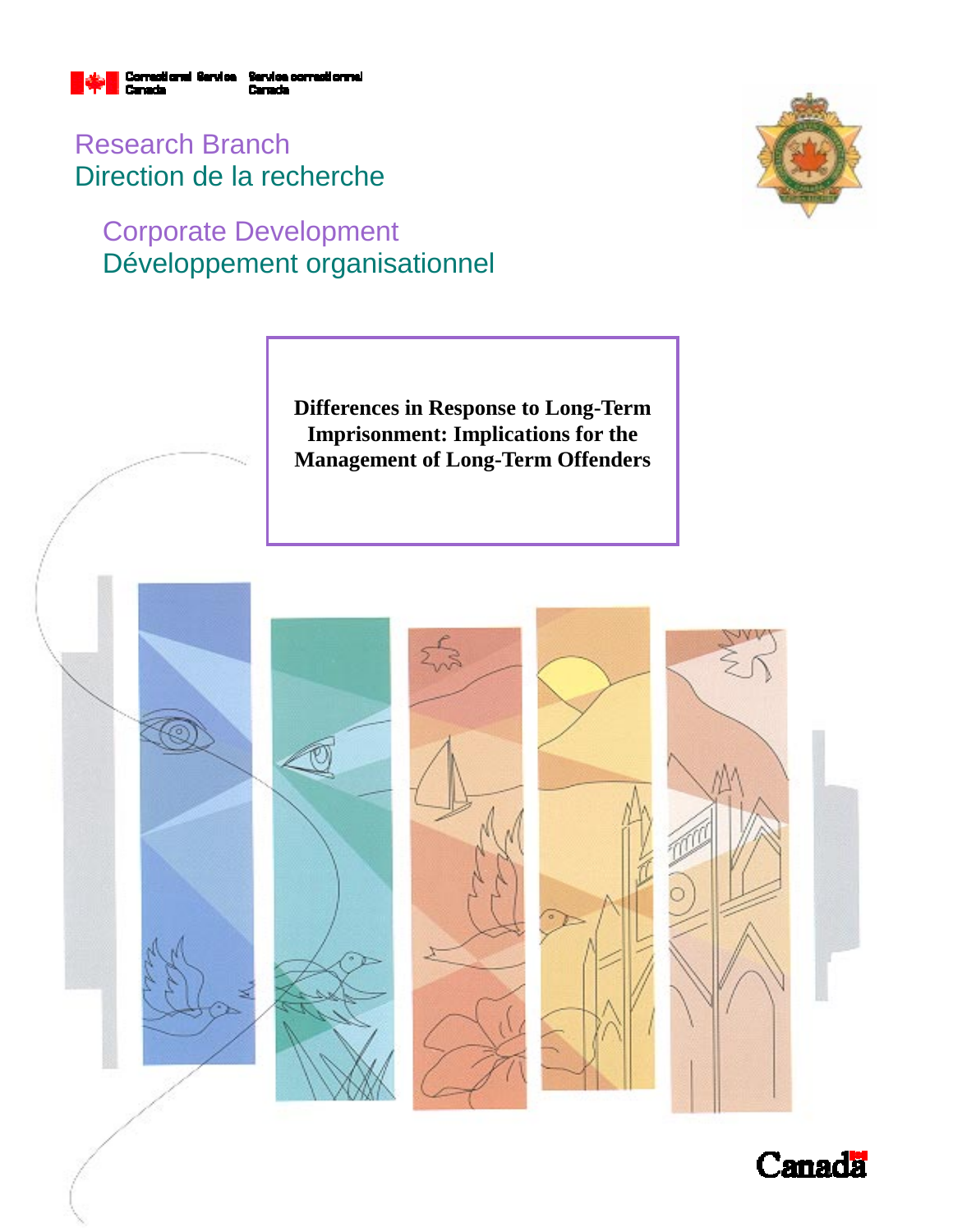# **Differences In Response To Long-Term Imprisonment: Implications For The Management Of Long-Term Offenders**

Prepared by: Frank J. Porporino, Ph.D.

Research And Statistics Branch The Correctional Service Of Canada

The points of view expressed in this research report are those of the authors and do not necessarily reflect the views of the Correctional Service of Canada. This report is also available in French. Ce rapport est également disponible en Français. It is available from the Communications Branch, Correctional Service of Canada, 340 Laurier Avenue West, Ottawa, Ontario, K1A 0P9.

**1991, No. R-10**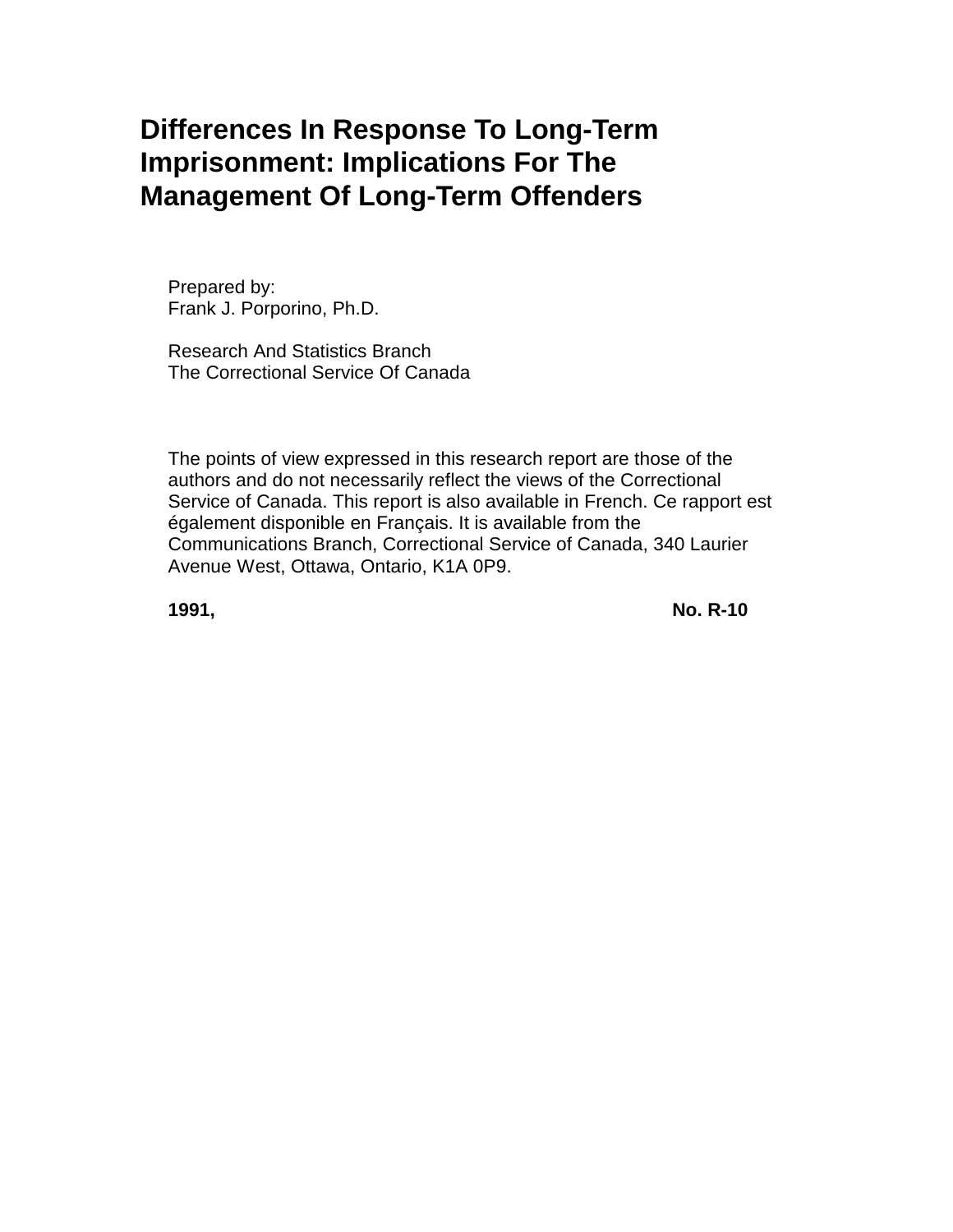### **Table of Contents**

#### **DIFFERENCES IN RESPONSE TO LONG-TERM IMPRISONMENT: IMPLICATIONS FOR THE MANAGEMENT OF LONG-TERM OFFENDERS 1 A Profile Of Long-Term Offenders In Canada 5 Differentiating Long-Term Offenders By Security Needs 6 Criminal Attitudes And Adjustment To Prison Life 8 Conclusion 9 References 11 Endnotes 13 Appendix 14** Table 1 Changes In Security Level Of Homicide Offenders By Legal Sub-Category 14 Table 2 Involvement In Violent Institutional Incidents For Life-Sentence Offenders Classified By Prior Federal Experience And Sentence Phase 14 Table 3 Correlations Between Pro-Criminal Attitudes And Prison Adjustment Factors For Life-Sentence Offenders Classified By Sentence Phase 15 Figure 1 Security Levels Of Homicide Offenders By Legal Sub-Category 16

Figure 2 Privacy Needs For Stages Of Incarceration 16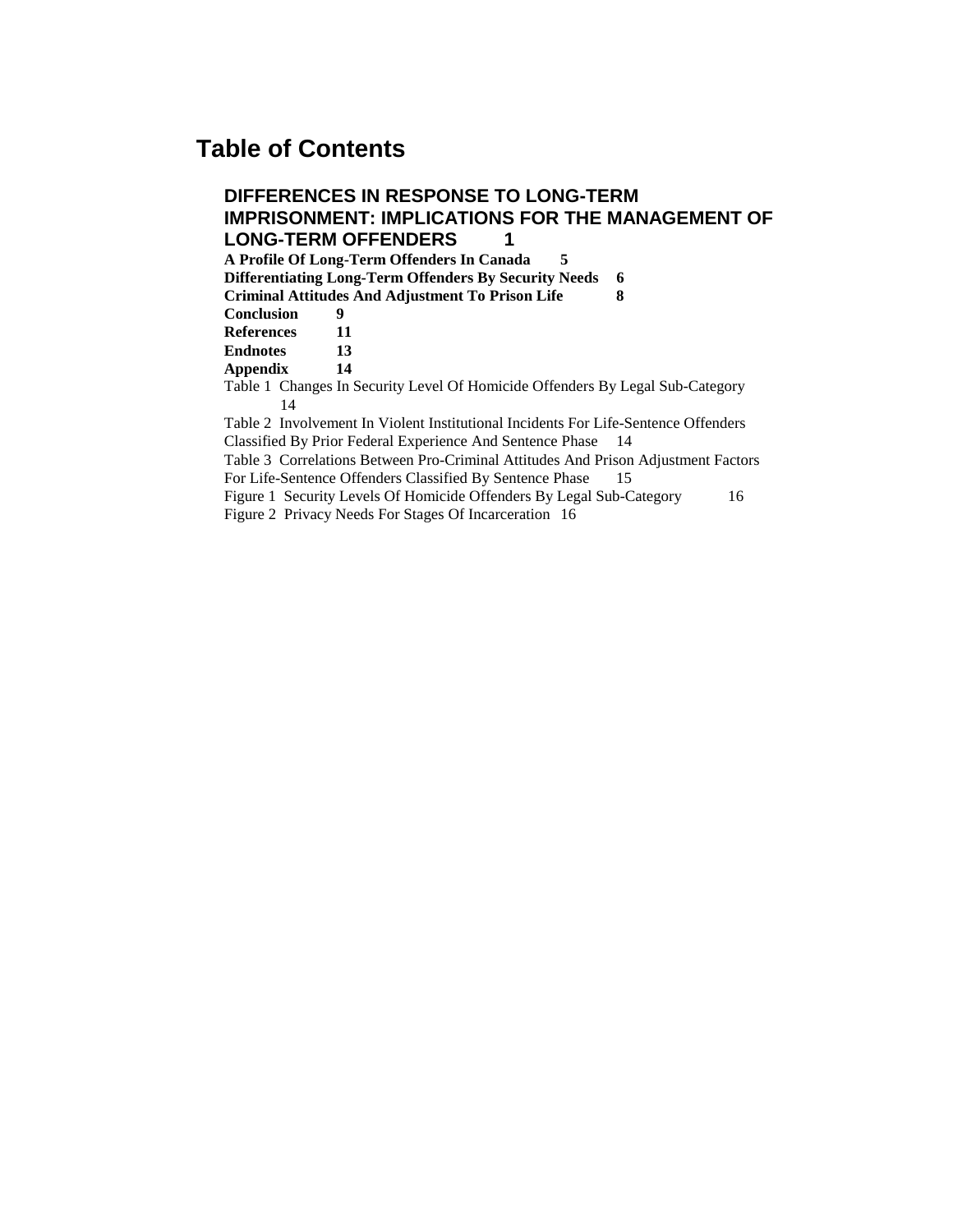Trends in sentencing in the past several decades have affected correctional populations significantly. One obvious effect has been an increase in rates of incarceration. In both the U.S. and Canada, rates of incarceration have reached an all time high (Austin & Krisberg, 1985; Gottfredson, 1986; Gottfredson & McConville, 1986).

Another less evident effect has been a change in the character of offender populations. Determinate and mandatory sentencing reforms, habitual and dangerous offender legislation, and other changes in sentencing provisions for serious offenders have resulted in a significantly larger number of individuals serving longer prison terms for a wider range of offenses. A recent review of ten years of sentencing reforms in the U.S., for example, observed that 33 of 50 states have adopted legislation imposing lengthier terms of imprisonment for persistent or habitual offenders (Shane-Dubow, 1984). Not one jurisdiction decreased the minimum, mandatory penalty for these types of offenders.

In Canada, sentencing reforms have followed a similar course. Changes to homicide legislation in 1976 introduced minimum 25 year terms of imprisonment before parole eligibility for 1st degree murder, and from 10 to 25 years for 2nd degree murder. In 1977, Dangerous Offender legislation was enacted providing for indeterminate preventive detention of individuals who have committed "serious personal injury offenses" and who "constitute a threat to the life, safety or physical or mental well-being of other persons" (Webster, Dickens & Adario, 1985). Criminal Code revisions have lengthened minimum sentences for certain sexual assault offenses. More recently, revisions to the Parole Act have been introduced to extend the period of confinement for selected violent offenders beyond the normal date of release under mandatory supervision. Effectively, for the foreseeable future, there will be a growing concentration of offenders under federal jurisdiction in Canada who will be serving lengthy terms of imprisonment (Solicitor General of Canada, 1984).

The fact of an increasing number of long-term offenders raises two central issues for corrections:

- What effect might very lengthy terms of imprisonment have on individuals?
- How can this growing population of long-termers be managed or dealt with most effectively?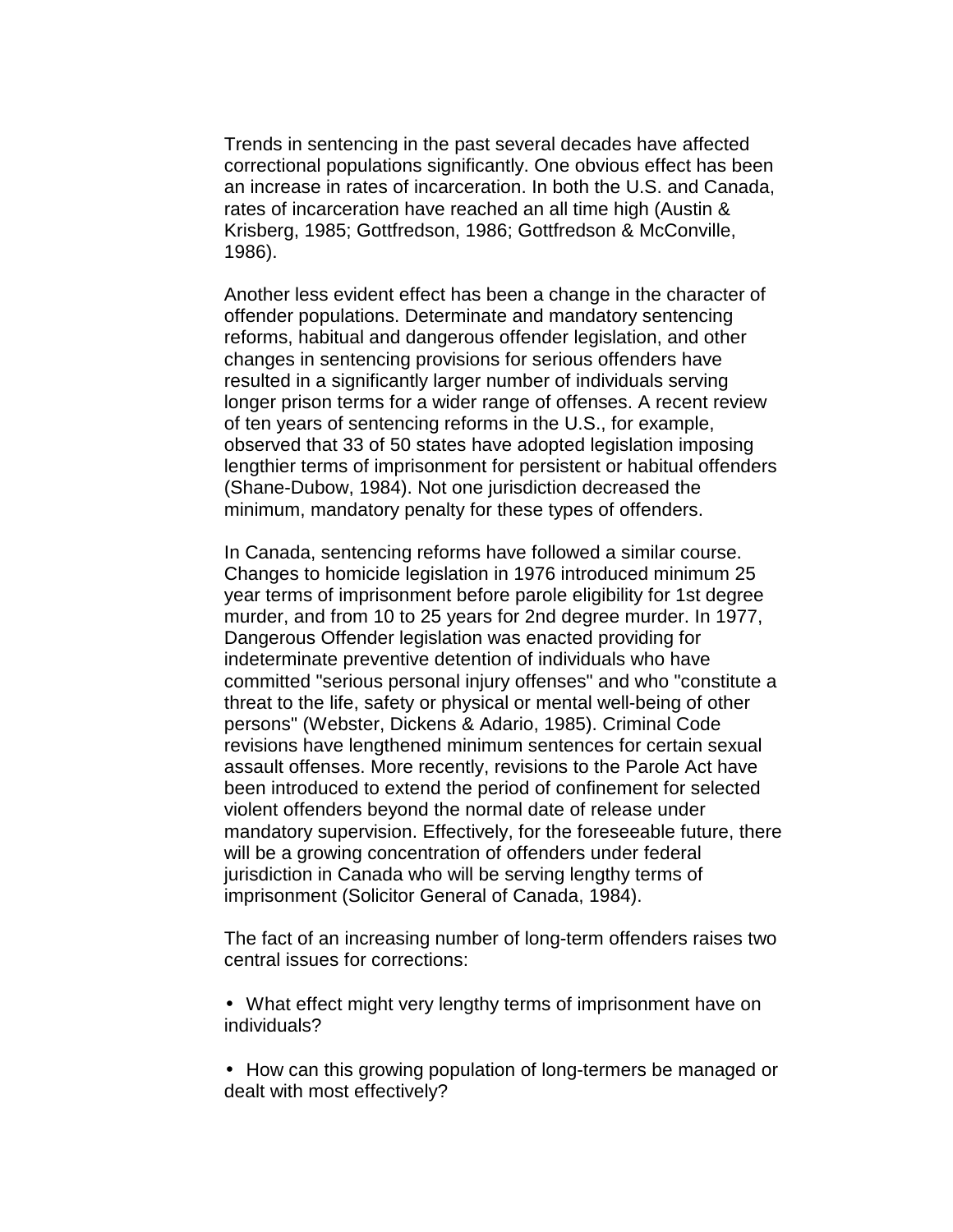The two issues, in one sense, seem to relate quite simply. If clear detrimental consequences of long-term imprisonment could be documented, either for offenders as individuals or the correctional system as a whole, then efforts could be made to mitigate these consequences. Unfortunately, despite the considerable attention the subject has received, research on what effects imprisonment has on individuals suggests that no simple generalizations can be made (Bukstel & Kilmann, 1980; MacKenzie & Goodstein, 1985; Sapsford, 1983; Zamble & Porporino, 1989).

On the one hand, the evidence indicates that imprisonment is not generally or uniformly devastating (Walker, 1983). No consistent relationships have been found between time served in prison and deterioration of mental state or emotional functioning, intellectual or cognitive abilities, physical condition, or social and interpersonal competence. Imprisonment, in and of itself does not seem inevitably to damage individuals. Moreover, long-term offenders as a group do not seem to show any greater potential for violence or disruption within the prison environment relative to shorter-term offenders (Campbell, Porporino & Wevrick, 1985; Flanagan, 1980; Williamson & Thomas, 1984).

On the other hand, it is also clear that long-term offenders react in particular ways to the circumstances of prolonged confinement. We know that relationships with family and friends can be severed, that particular vulnerabilities and inabilities to cope and adapt can come to the fore in the prison setting, and that the behaviour patterns and attitudes that emerge can take many forms, from deepening social and emotional withdrawal to extremes of aggression and violence (Brodsky, 1985; Flanagan, 1981; Johnson, 1987; Toch, 1975). We can state with some confidence, that long-term offenders assume distinguishable perspectives or approaches towards serving time, that these perspectives are reflected generally in behaviour, and that they are related, in consistent ways, to pre-institutional history and other individual differences (Flanagan, 1981; Toch, 1977; Zamble & Porporino, 1989).

In managing long-term offenders, therefore, it would seem reasonable to develop a range of strategies. In some ways these offenders would be dealt with similarly because of sentence length. In other ways, they could be dealt with quite differently in accordance with expected modes of adjustment and comportment during the sentence. Such a differentiated approach for managing long-term offenders represents a significant break from traditional correctional practice (Control Review Committee, 1984; Unger &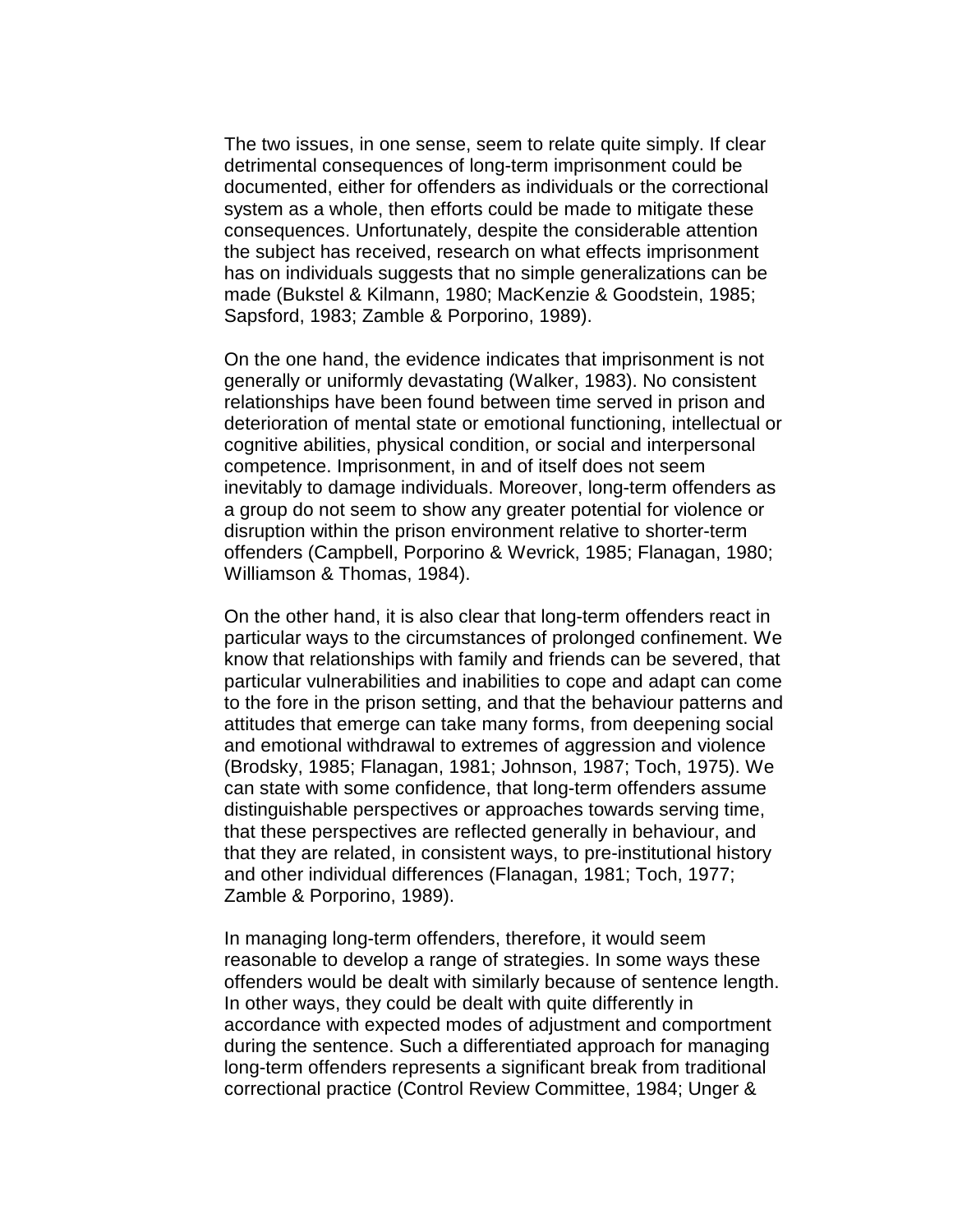Buchanan, 1985). It implies that uniformity of treatment based on sentence length may be neither beneficial for the offender nor costeffective for the correctional system. Rather, it suggests variation in security and programming assignments, and much more focused and structured sentence planning in using scarce resources as appropriately as possible.

Summarizing data gathered from several research projects examining long-term offenders in the Canadian federal correctional system this paper addresses the issue of what factors might be considered in differentiating long-term offenders according to security and programming requirements. It will be illustrated, in particular, that differences in the criminal history and criminal orientation of these individuals are consistently predictive of how they will react and adjust to the prison experience.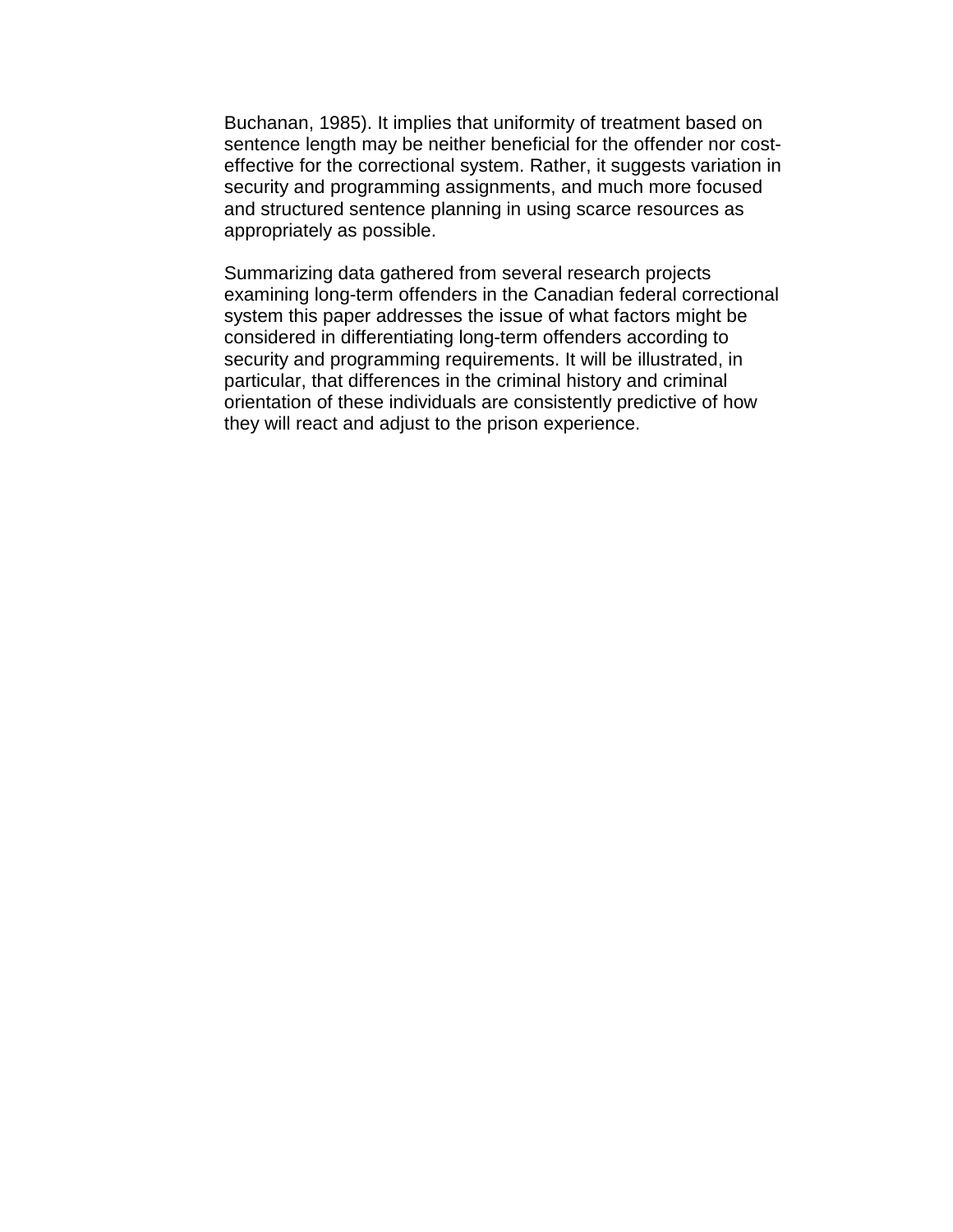### **A Profile Of Long-Term Offenders In Canada**

To begin, some statistics on the number and the characteristics of long-term offenders in Canada serve to place the situation in context.

Since 1980, the number of offenders serving life sentences for murder has grown 67.6%, from 978 on March 31, 1980 to 1,640 on March 31, 1990. If we include offenders serving indefinite sentences or life sentences for offenses other than murder, the numbers have grown from 1,267 to 2,095 over the decade. The number of offenders serving definite sentences of ten years or longer has also grown similarly, from 1,260 to 1,652.

As of March 31, 1990, with a total population of 13,678 federally incarcerated offenders, 15.3% were serving indefinite or life sentences, mostly for murder (361 for first degree and 1,057 for second degree), but some for other serious violent offenses. Another 12% were serving definite sentences of ten years or longer.

As might be expected, in comparison to the total federal offender population in Canada, life-sentence offenders are older and have less extensive criminal histories. Less than 7% of life-sentence offenders are 24 years of age or less, compared to 15% of all incarcerated offenders. Further, the proportion age 40 and over is about 36% compared to 19% for the total population.

Although the largest proportion of our federal offender population are serving their first federal commitment (59%), an even larger proportion of life-sentence offenders are serving their first federal term (70%).

During their term of imprisonment, it would seem from our analysis of deaths that occur in prison, that life-sentence offenders are at greater risk for both suicide and homicide. Of the total of 135 suicide deaths recorded over the ten years 1980-1989, 31 of the victim (23%) were life-sentence offenders. Similarly, of the 66 deaths by murder that were recorded, 15 of the victims (22.7%) were life-sentence offenders. Considering that life-sentence offenders constitute about 15% of the total offender population, they are clearly over-represented as victims of prison suicide or homicide.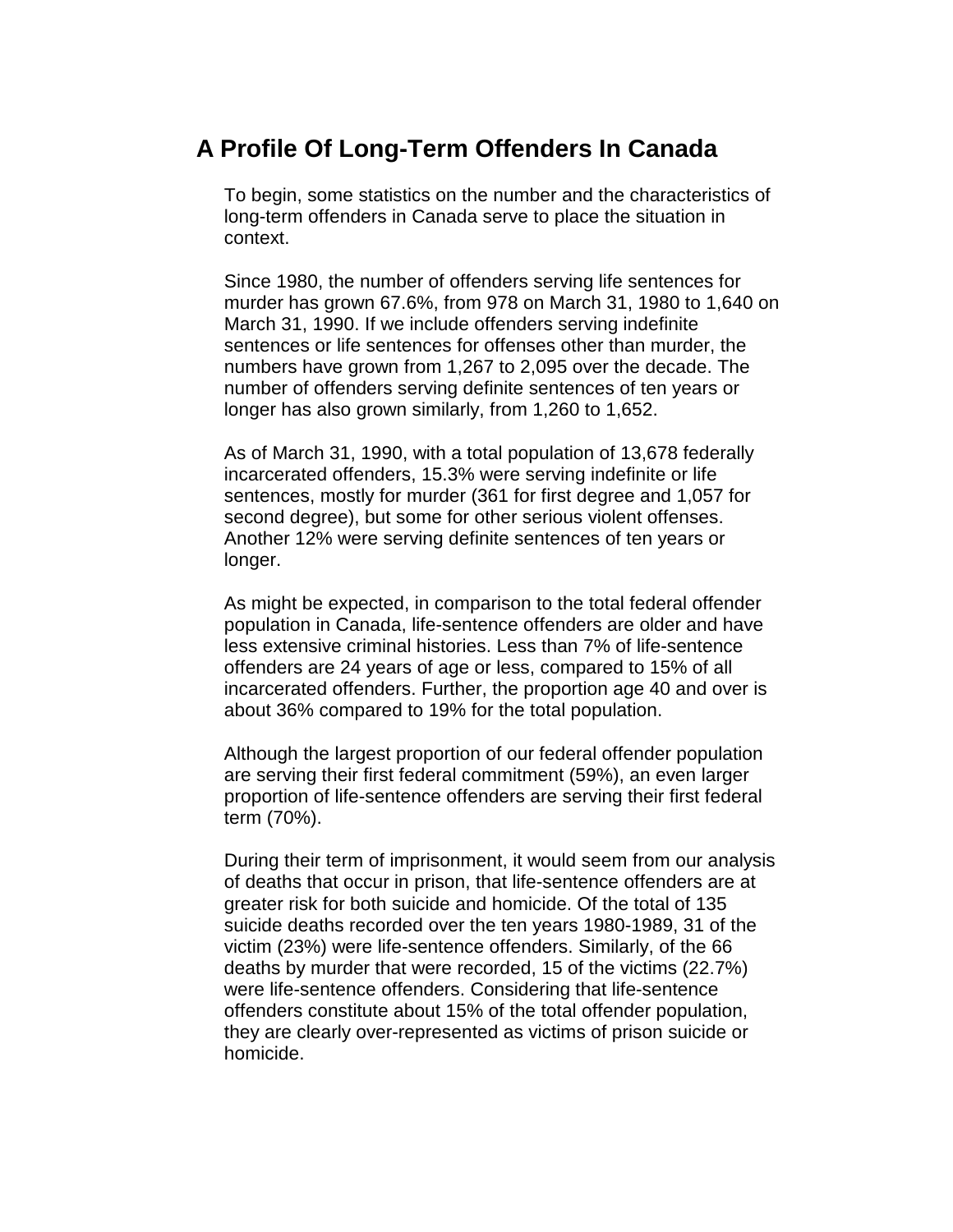The risk that life-sentence offenders represent upon release, on the other hand, seems no greater than that for other offenders. Between 1975/76 and 1988/89, there were 494 offenders released on parole who had been serving life-sentences for murder. A majority of these offenders remain under community supervision (75.7%). Of those who were returned, 13.8% were revoked for a new offence and 10.5% for a technical violation of release conditions. This compares favourably with the rates of revocation with a new offence or technical violation for all full parole releases of 13% and 12.4% respectively.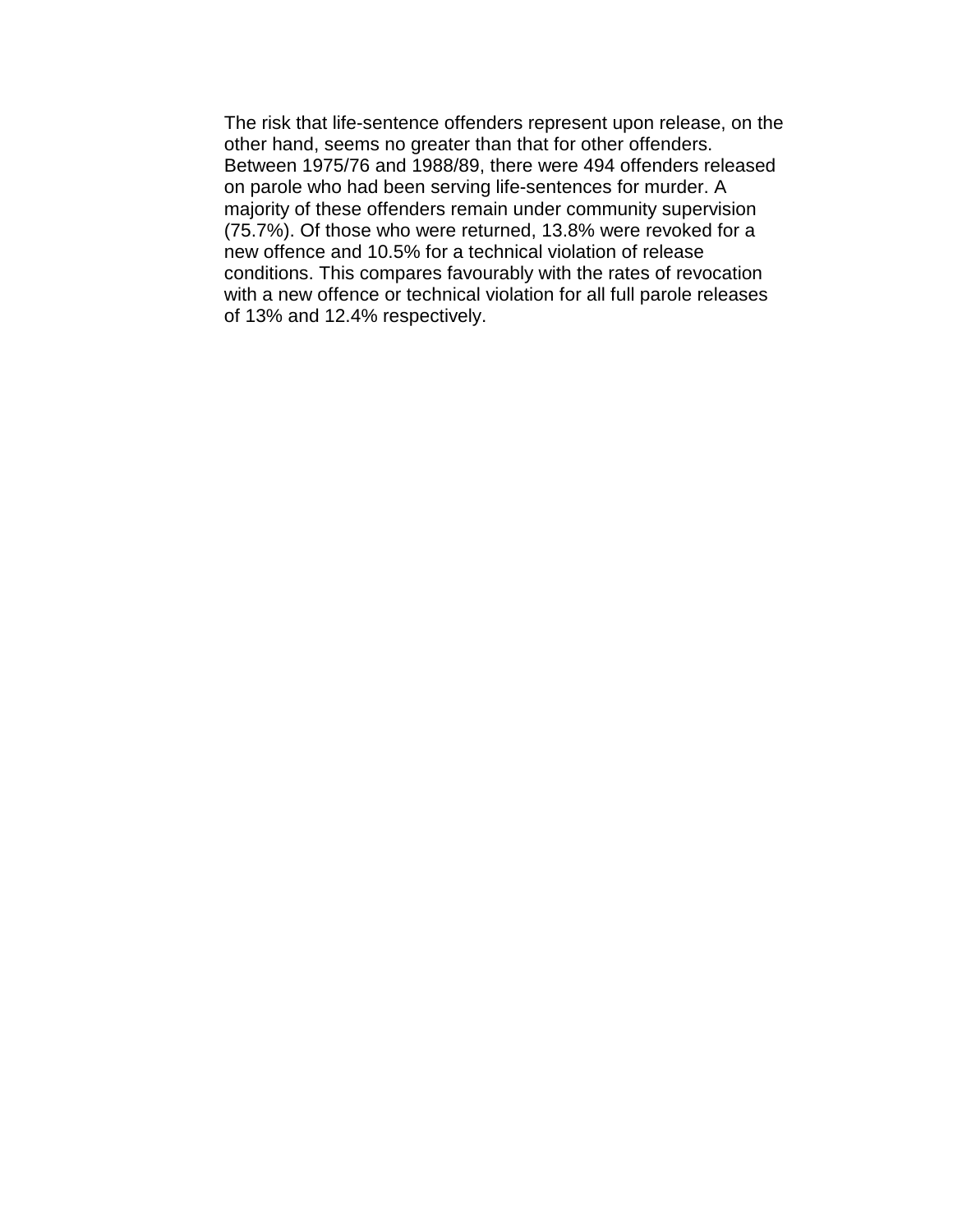### **Differentiating Long-Term Offenders By Security Needs**

Long-term offenders stand out as a special group because of the length of time they will be incarcerated. We know there is considerable diversity within this group, perhaps more so than among shorter-term offenders (Flanagan, 1981). In practice, though, there is a tendency to attend mostly to the common denominator of sentence length. Classification for security level assignments, for example, is heavily determined by length of sentence (Austin, 1983). Long-term offenders are considered routinely as maximum security risks, at least for the initial portion of their sentence.

Figure 1 shows how life-sentence homicide offenders are distributed across institutions of varying security designations. Although compared to first degree offenders, a smaller proportion of second degree homicide offenders are held in maximum security, overall a substantial proportion of life-sentence offenders are held under maximum security conditions.

Table 1 traces the institutional transfer history for a sample of lifesentence offenders that we examined to get a more complete picture of movement across security levels during a life term.<sup>1</sup>

The term transfer data indicated that about 75% of the first degree murder offenders and 45% of the second degree, either remained in the same institution or were transferred to one of the same security level; about 13% of first degree and 33% of second degree had experienced relocation to lower security confinement; while 5% of first degree and 19% of the second degree group had both downward and upward changes in their security status.

The fact that life sentence offenders may have more incentive to escape is clearly a consideration that cannot be overlooked in arriving at custody level decisions.

When we examine important institutional behaviour indices, however, we see that such a generalized and undifferentiated control strategy may not be necessary. By targeting only some long-termers for the most restrictive security, it may be possible to minimize violence within the correctional system while reducing the strain on scarce maximum security resources.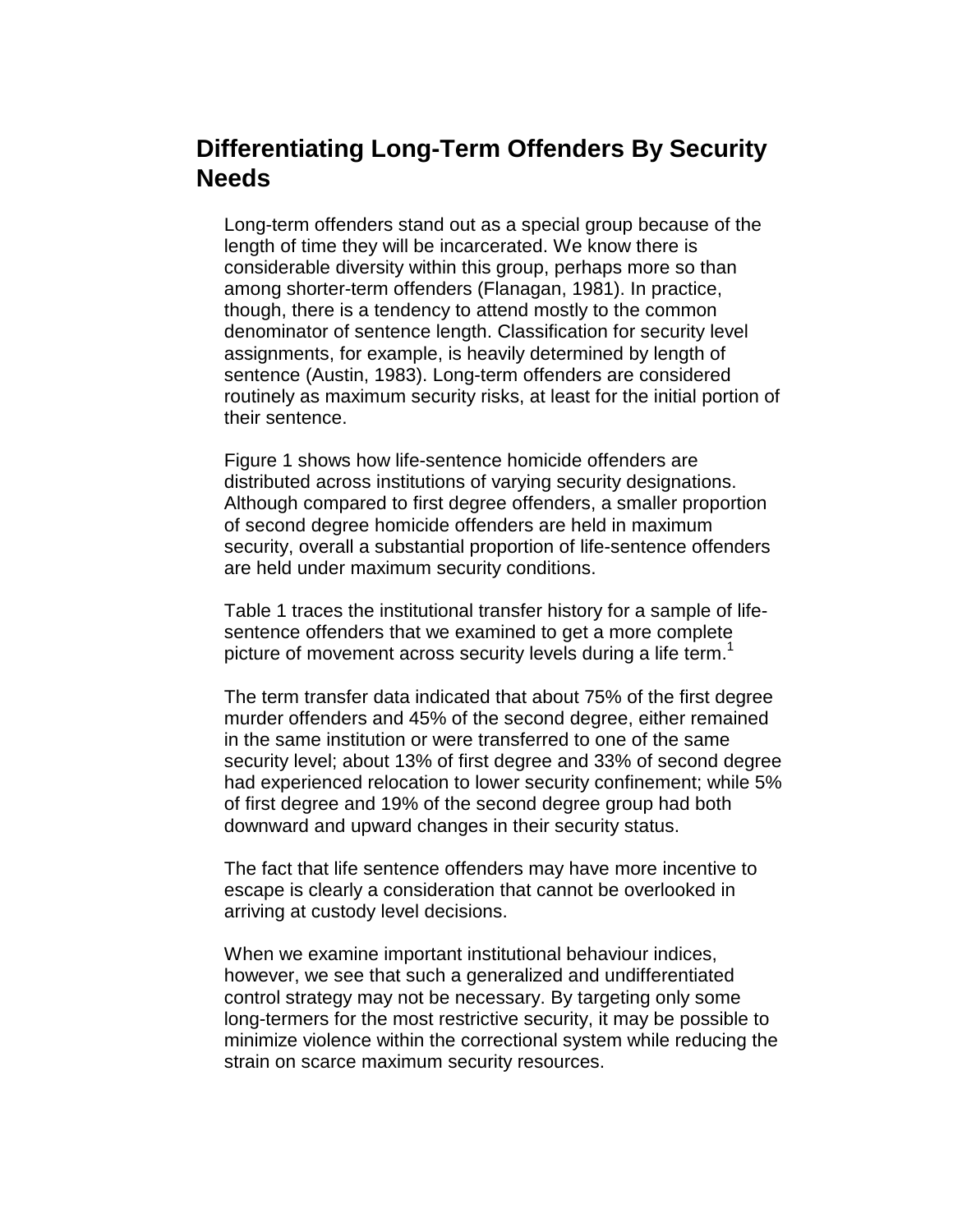How might long-term offenders be differentiated as to risk for institutional violence? Age, prior assaultive offence history and a variety of other factors have been shown to correlate moderately with behaviour during confinement (Chapman, 1981; Flanagan, 1983). For long-termers specifically, however, the extent of their prior criminal experience may be the most powerful predictor of how they will behave throughout their prison career.

Table 2 shows differences in the likelihood of involvement in violent institutional incidents, separating life-sentence offenders according to prior federal carceral experience (none versus one or more prior terms) and the amount of time served (early, middle, or late phase of their sentence). The figures show what proportion of longtermers in each category were involved, at some point in their sentence, in one or more violent institutional incidents.

Looking at the percentage figures by category, we see that as time served increases, so does the likelihood of involvement in violent incidents. This can be explained, quite simply, by the fact that the time at risk is increasing. As long-term offenders proceed through their sentence, an increasing proportion of any given cohort of these individuals can be expected to instigate a violent incident, get victimized by other offenders, escape or attempt to escape, or resort to self-directed violence.

Another striking feature of the data reported in Table 2, however, is the consistency of differences in degree of involvement between those offenders with or without prior federal carceral experience. In the early phase of a life term, about one third (29.2%) of those offenders with prior federal experience can be expected to instigate an incident of violence. Only about one quarter (16.0%) of those offenders without prior federal experience react in this fashion. As these offenders move into the middle and late phases of their terms, the differences maintain and those offenders with prior federal experience remain significantly at greater risk for involvement in violent incidents. For escapes and attempted escapes, the differences in the early and late phases of the term are even larger.

The bottom portion of Table 2 shows that for victimizations (i.e., assaults by other offenders) and self-directed violence, the trends are not as clear.

In terms of probability of being victimized by other offenders, an interesting pattern emerges. Not surprisingly, in the early phase of a life term, life-sentence offenders serving their first term are at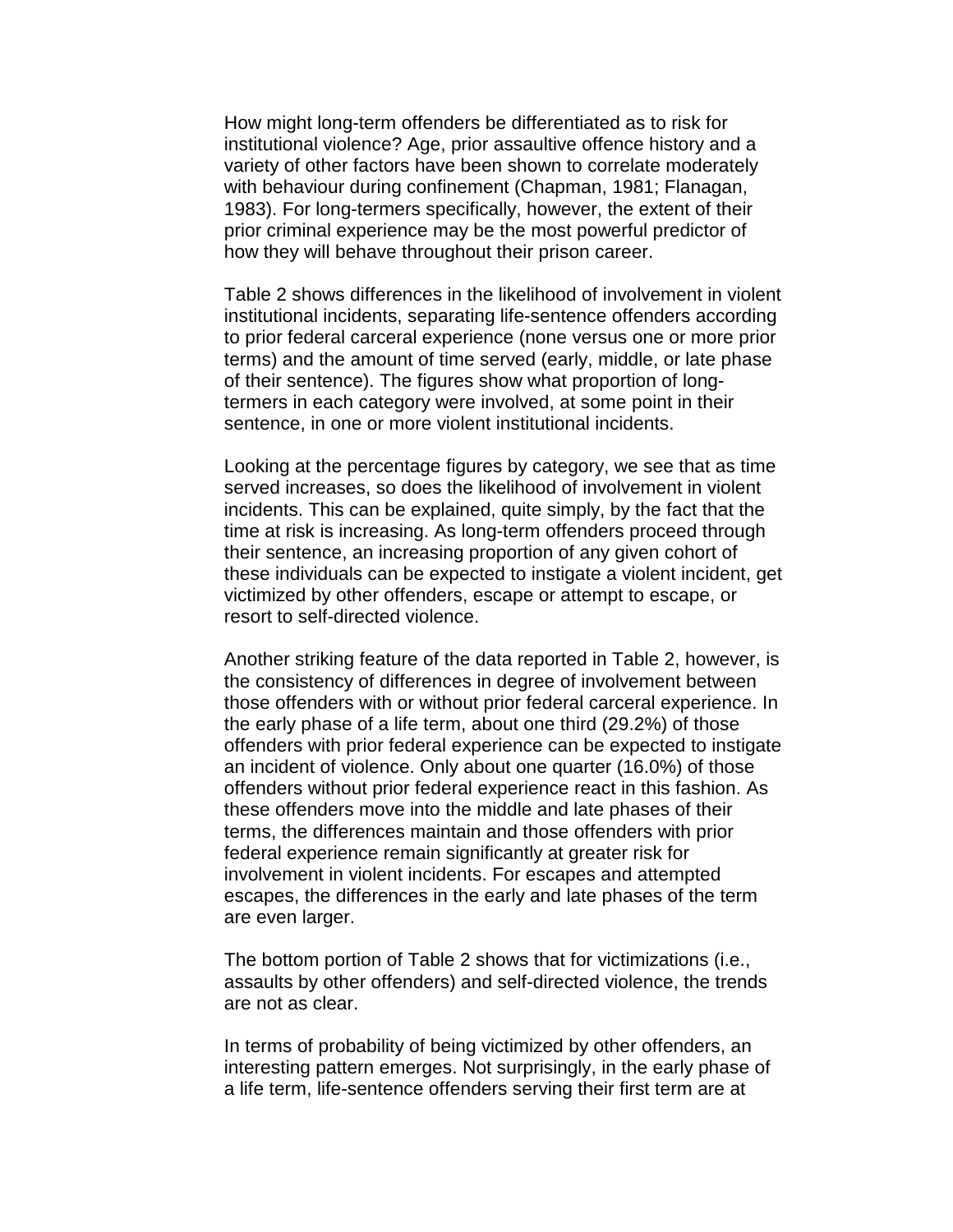greater risk. However, we see a reversal as we move into the middle and late phases of life terms. At these stages in a life sentence, it is the recidivists who are at greater risk. One might speculate that this is related to the degree of immersion in the prison culture. Those lifers with little or no prior carceral experience may be more likely to withdraw into an approach of "doing their own time" and avoiding confrontations and conflict (Irwin, 1981).

The probabilities of involvement in self-directed violence reveal yet another pattern. In the early phase of a life term, lifers with less carceral experience seem to cope more effectively. A smaller percentage resort to self-directed violence, relative to those with more prison experience. As time passes, however, the difference disappears, perhaps reflecting that at least for a minority of lifers, it is the serving and not the anticipation of doing a life sentence that taxes coping ability.

We can conclude, then, that even a straightforward categorization according to the number of prior federal terms can be useful in differentiating long-termers as to potential for institutional violence. Other factors may be critical in suggesting who is at greatest risk for victimization or self-directed violence. In making general custody level decisions for this population, however, criminal background may be as pertinent as sentence length.

#### **Criminal Attitudes And Adjustment To Prison Life**

Prior federal carceral experience is a rough indicator of criminal orientation. More precise determination of conformity with procriminal norms is possible. One approach is simply to assess offenders' attitudes regarding the law, police, and other aspects of criminal justice. There is a long tradition in criminological theory and research suggesting that differences in pro-criminal sentiments among offenders relate to behaviour both while in prison and after release in the community (Andrews, Wormith & Kiessling, 1986; Goodstein, 1979; Mylonas & Reckless, 1963; Nettler, 1978). One would expect, similarly, that how long-term offenders adapt to the prison experience may vary depending on the degree of conformity with pro-criminal norms. This issue was addressed as part of a major investigation into the effects of incarceration initiated by the Research Division of the Ministry of the Solicitor General in 1983.<sup>2</sup>

A representative sample of 634 Canadian federal offenders (about 6% of the inmate population) was examined extensively through personal interviews, reviews of institutional case-file information,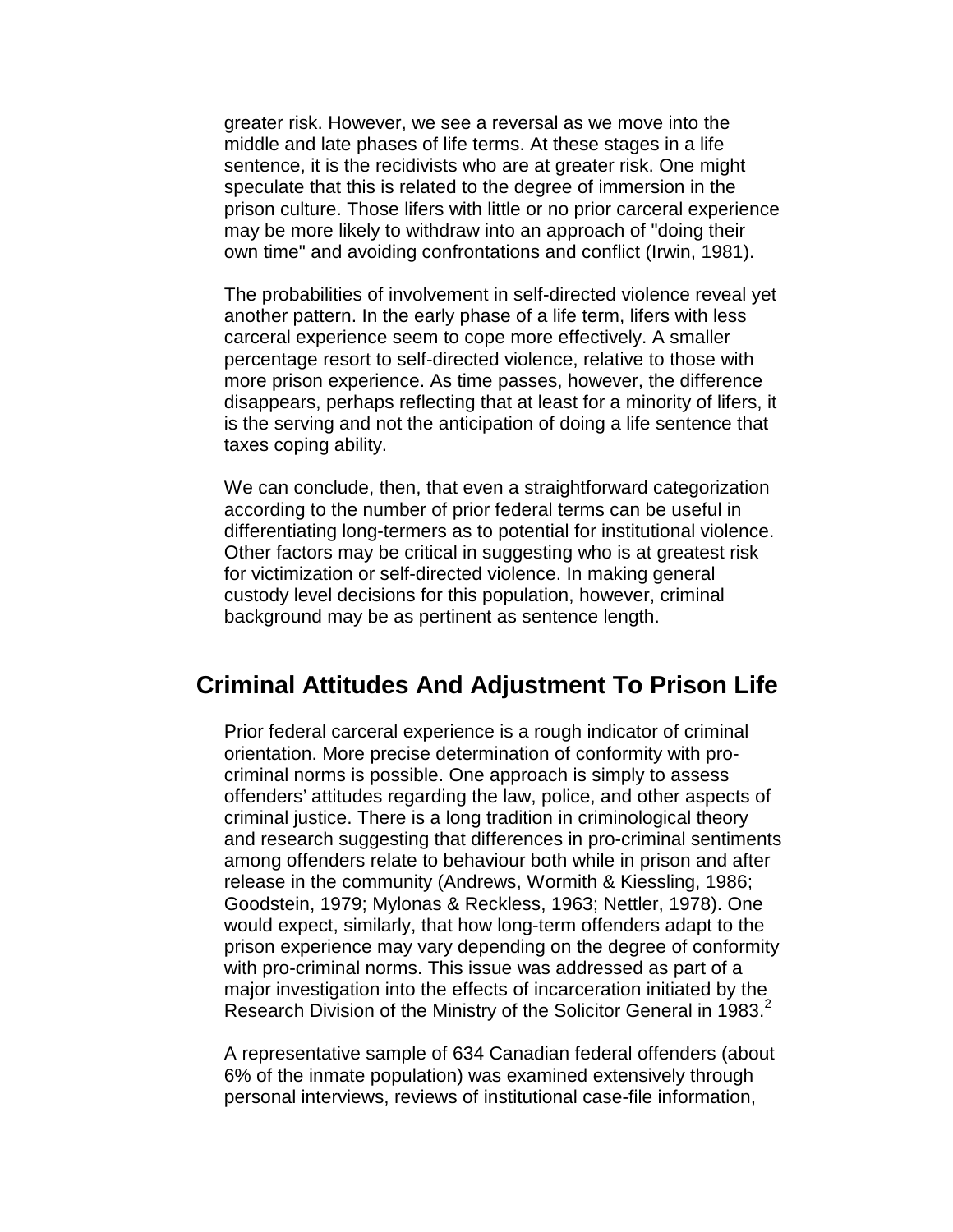staff ratings, and self-report assessments on a variety of measures of attitude, psychological functioning, and perceptions of the prison environment. Included in the survey was a fairly large sub-sample of life-sentence offenders selected according to whether they were in the early, middle, or late phases of their life term (i.e., had served from 6 months to 4 years, 4 to 8 years, or 8 years or more).

As would be expected, long-term offenders who were surveyed differed considerably in their attitudes<sup>3</sup>. Those who were younger and had a greater number of prior convictions were found to be more pro-criminal in their attitudes ( $r = -28$  and .24 respectively, p < .01). Time served was somewhat correlated with criminal orientation, with those individuals who had served more time showing less of a pro-criminal orientation ( $r = 20$ ,  $p < .05$ ). Curiously, however, the level of security where these offenders were housed was not at all correlated with criminal orientation ( $r =$ .02).

It could be argued that one should not expect any relationship between pro-criminal orientation and security level assignments; differentiation according to security level should be determined to the greatest degree by time served. However, within each of the sentence phase sub-groups, criminal orientation was also not correlated significantly with security level. For those offenders in the early phase of their life term, there was no relationship between criminal orientation and security level  $(r = .07)$ ; in the middle phase, the more pro-criminal lifers tended to be in lower security institutions  $(r = -.10)$ ; while in the late phase, where one would expect less criminally oriented lifers to be placed in lower security institutions, again no relationship emerged  $(r = .05)$ .

Differentiation by security level was occurring. For example, older offenders in the early phase of their life term were more likely to be housed in lower security institutions ( $r = -0.27$ ). Overall, there was also some relationship between the number of disciplinary infractions in the previous year and security level assignment ( $r =$ .20). The point being made here, however, is that systematic differentiation on the basis of conformity with pro-criminal norms was not occurring. If differences in criminal orientation relate to likelihood of involvement in violent prison incidents, then security level assignments should consider such differences.

The fact that pro-criminal attitudes might be important to consider more generally for housing and program-related assignments is illustrated in Figure 2. Offenders in the early, middle or late phases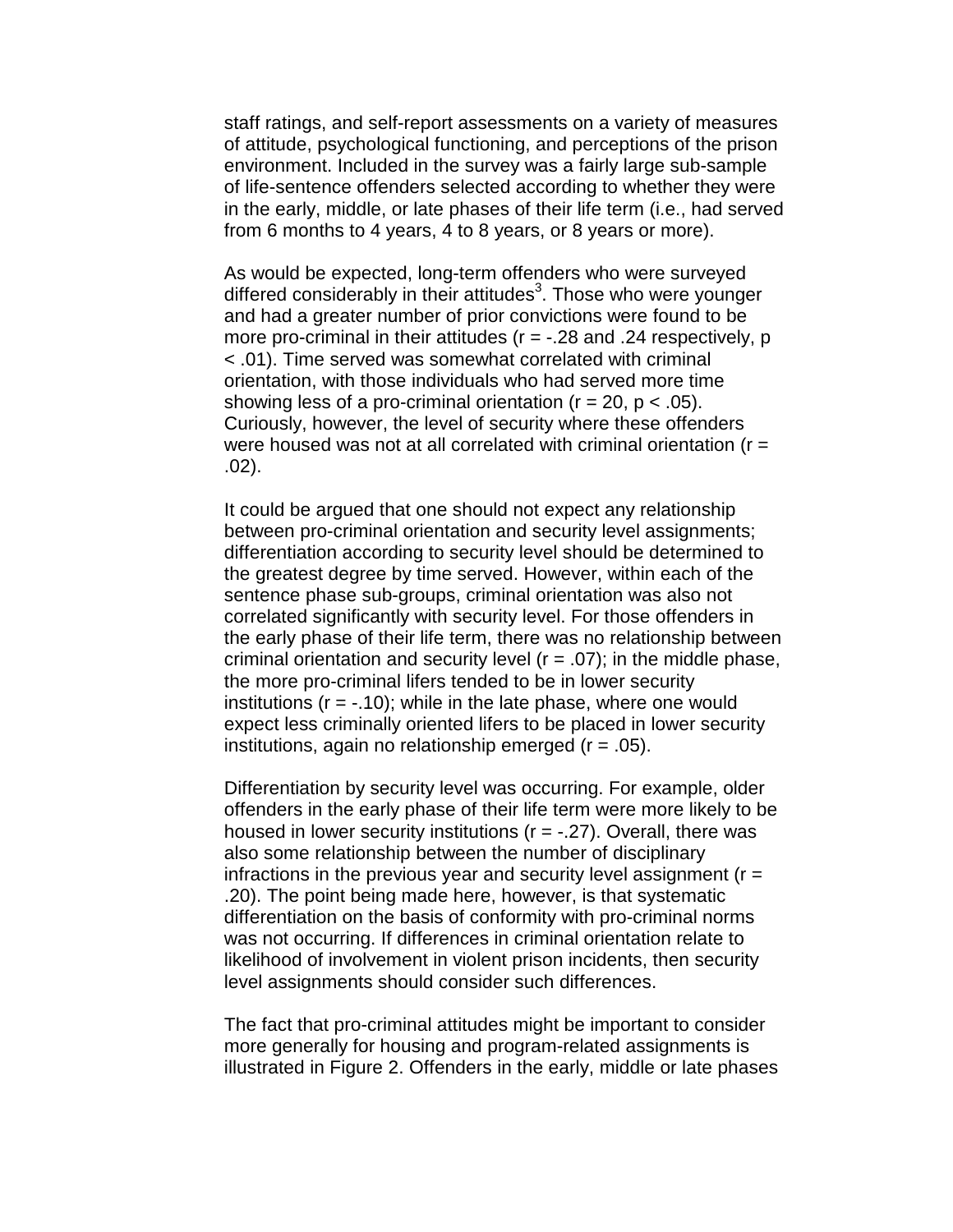of their life term were categorized as either pro-social or procriminal in their attitudes.

The Figure shows how these offenders differed on an "environmental preference" dimension of privacy identified by Toch (1977) in his work on how inmates cope with imprisonment. Toch defines the need for privacy as indicating a "concern about social and physical overstimulation and a preference for isolation, peace and quiet".

A clear pattern of differences emerges. In the early phase of a lifeterm, the more pro-social lifers show a much greater need for privacy ( $t(46) = 2.9$ ; p. < .01). In the middle phase of a life term, the difference disappears. Again in the late phase, however, pro-social lifers express a greater need for privacy relative to those with more pro-criminal sentiments  $(t(53)$  3.7, p.  $<$  0.01).

Table 3 shows some other relationships that were observed between degree of criminal orientation and a variety of prison adjustment measures at different phases in a life-sentence.

A number of interesting relationships are observed. In the early phase of a life term, the more pro-criminally oriented lifers tend to characterize themselves as angry or mad ( $r = .36$ ,  $p. < .05$ ) and tense or uptight ( $r = 0.26$ ,  $p. < 0.10$ ). As these types of offenders move into the middle phase of their life term, other relationships appear. Pro-criminally oriented lifers now find it generally more difficult to go to work ( $r = .28$ ) or to get along with staff or inmates ( $r = 1$  $= .26$ , p.  $< .05$ ).

As the end of the term approaches, other problems arise. Procriminally oriented lifers at this point seem to settle into a state of apathy and listlessness; they are significantly more depressed  $(r =$ .29) and bored  $(r = .46)$ , and going to work each day is seen as getting considerably more difficult  $(r = .39)$ .

#### **Conclusion**

Corrections traditionally has dealt with their long-term offender population as a special, though fairly undifferentiated group of individuals. Long-termers, and in particular, life-sentence offenders have been managed routinely, at least for the early portion of their sentence as maximum security risks. Release planning for these individuals has been typically postponed until well into the sentence. Because numbers have dictated the kinds of programs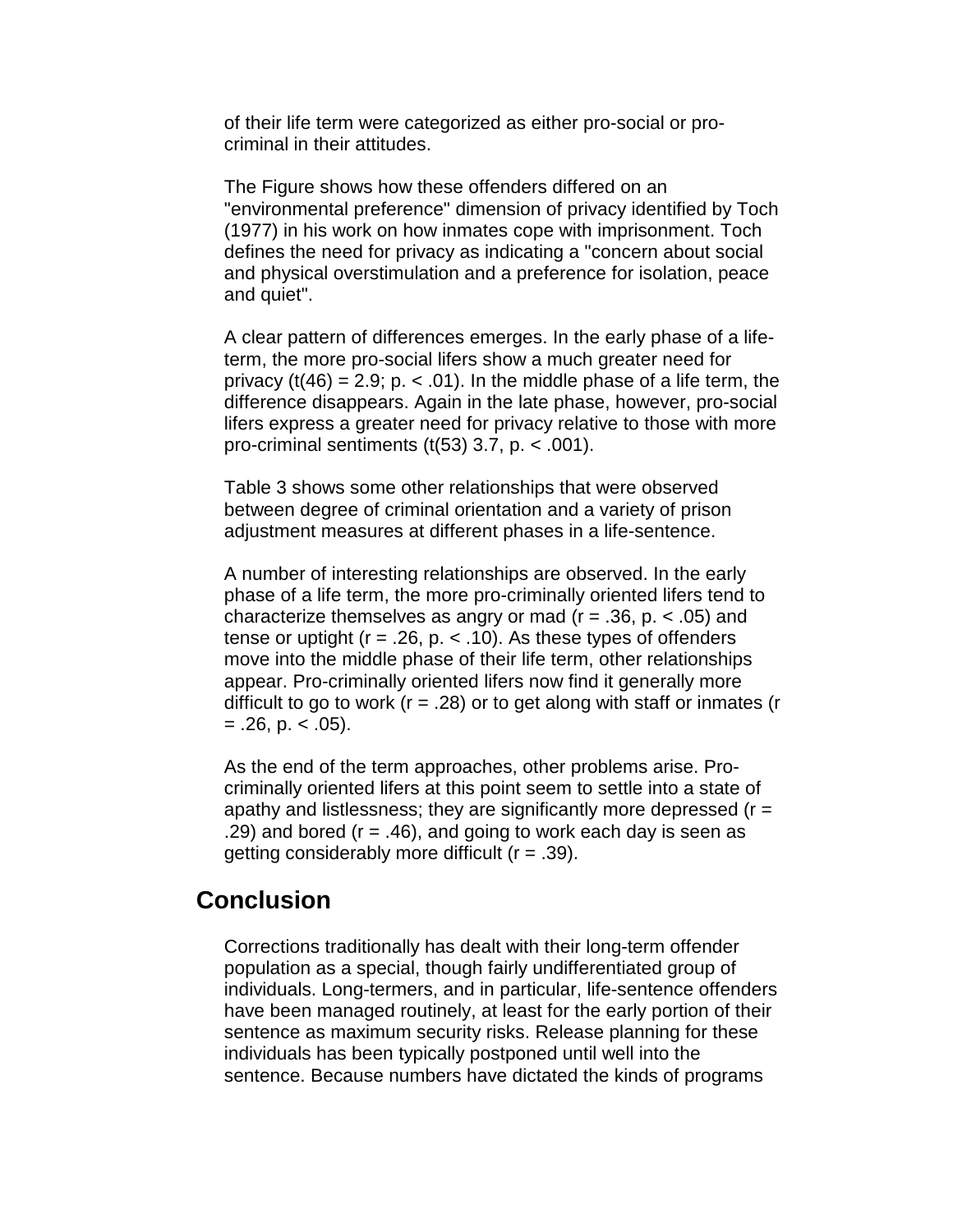and services that are offered, little specialized programming for long-termers has been developed.

With the number of these offenders steadily increasing and with a growing need to make more effective use of scarce resources, a uniform approach in managing these offenders is no longer sensible or practical. The diversity that characterizes this population should be considered.

Relationships reported in this paper are intended to be illustrative. Examining other indices of adjustment or reaction to the prison experience would certainly reflect other kinds of differences within long-term offender populations. One conclusion is evident, however. Long-term offenders can be differentiated in meaningful ways and approaches for managing these individuals should consider the diversity that characterizes this population.

One conclusion is evident, however. Long-term offenders react to imprisonment in different ways and approaches for managing these individuals should consider these differences.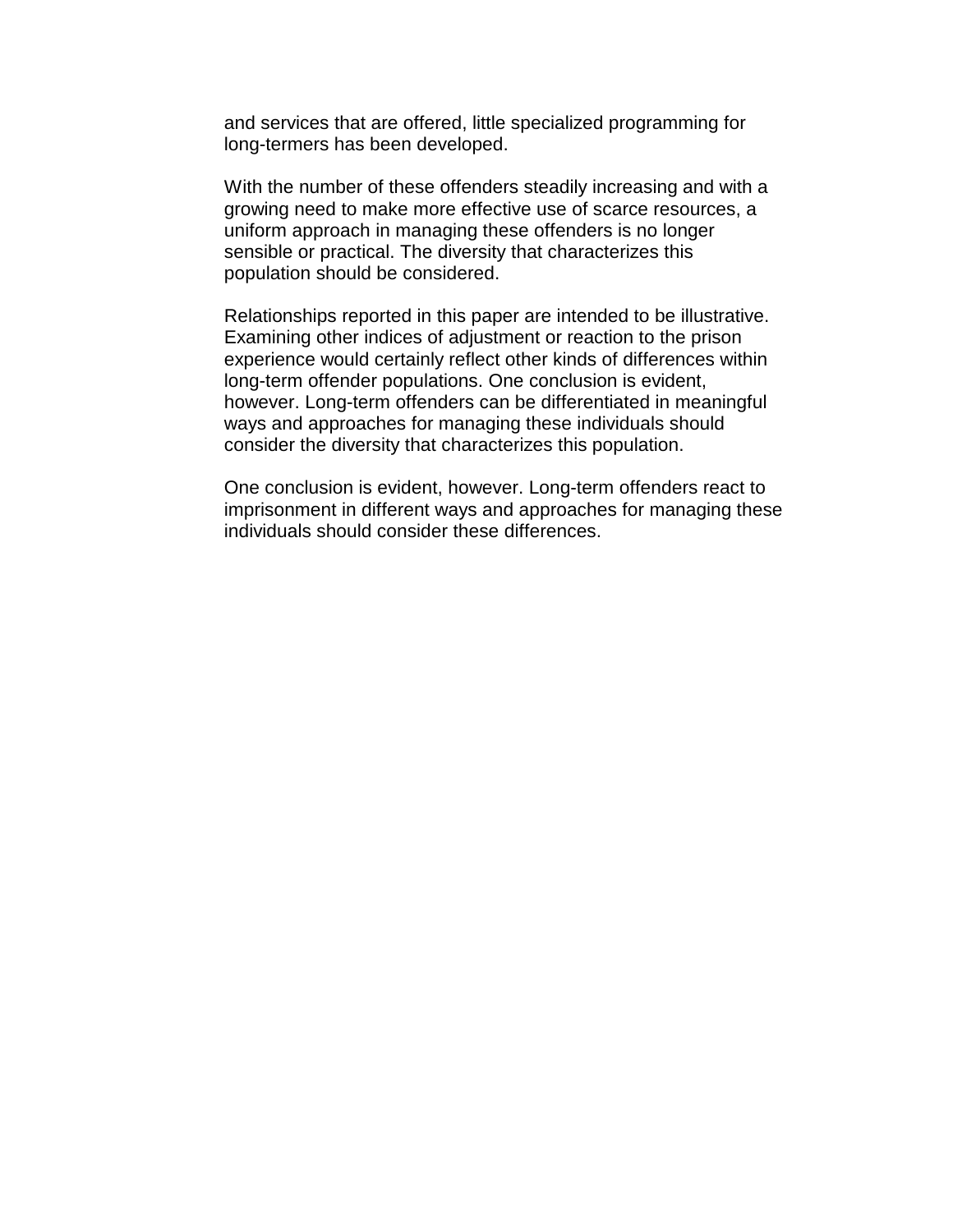### **References**

Andrews, D.A., Wormith, J.S. & Kiessling, J.J. (1987). Self-reported criminal propensity and criminal behavior: Threats to the validity of assessments of attitudes and personality. Carleton University, Unpublished manuscript.

Austin, J. ((1983). Assessing the new generation of prison classification models. Crime and Delinquency. 29. 561-576.

Austin, J. & Krisberg, B. (1985). Incarceration in the United States: The extent and future of the problem. The annals of the American Academy of Political and Social Science, 478, 15-30.

Brodsky, S.L. (1985) Families and friends of men in Prison: The uncertain relationship. Lexington, Mass.: Lexington Books.

Bukstel, L.H., & Kilmann, P.R. (1980). Psychological effects of imprisonment on confined individuals. Psychological Bulletin, 85, 469-493.

Campbell, C., Porporino, F.J. & Wevrick, L. (1985). Characteristics of inmates involved in violent prison incidents. User Report #53, Research Division, Ottawa: Ministry of the Solicitor General of Canada.

Control Review Committee (1984). Managing the long-term prison system. London: Her Majesty's Stationery Office.

Flanagan, T.J. (1980). Time served and institutional misconduct: Patterns of involvement in disciplinary infractions among long-term and short-term inmates. Journal of Criminal Justice, 8, 357-367.

Flanagan, T.J. (1981). Dealing with long-term confinement: Adaptive strategies and perspectives among long-term prisoners. Criminal Justice and Behavior, 8, 201-222.

Flanagan, T. J. (1983). Correlates of institutional misconduct among state prisoners. Criminology, 21, 29-39.

Goodstein, L. (1979). Inmate adjustment to prison and the transition to community life. Journal of Research in Crime and Delinquency, 16, 246-272.

Gottfredson, S.D. (1986). The dynamics of prison populations. Paper prepared for the working group on Jail and Prison Crowding, Committee on Research and Law Enforcement and the Administration of Justice, National Academy of Sciences.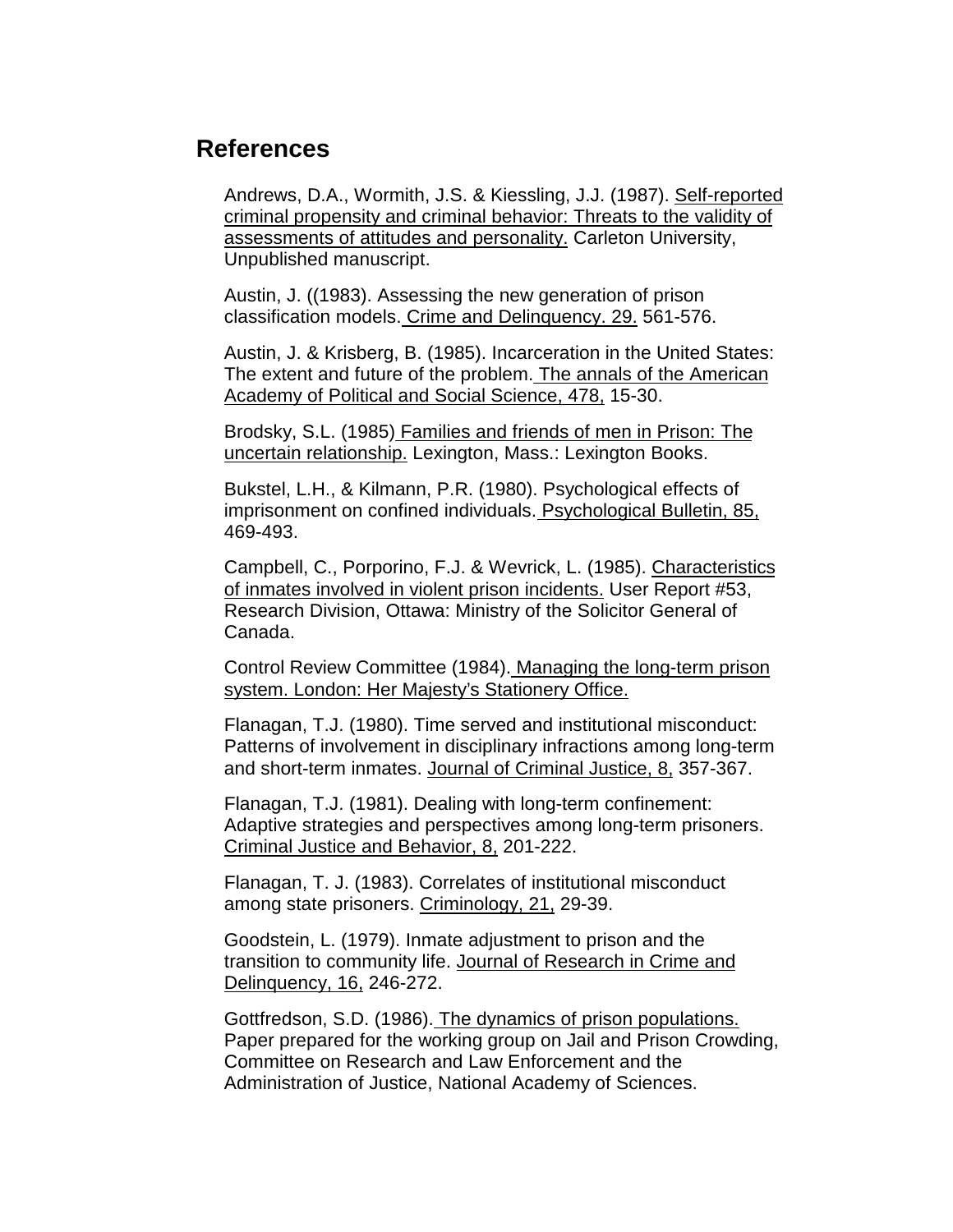Gottfredson, S.D. & McConville, S. (1986). (Eds.). America's correctional crisis: Prison populations and public policy. New York: Greenwood Press.

Irwin, J. (1980). Prisons in turmoil. Toronto: Little, Brown & Company.

Johnson, R. (1987). Hard time: Understanding and reforming the prison. Monterey, California: Brooks/Cole.

Mackenzie, D. L. & Goodstein, L. (1985). Long-term incarceration impacts and characteristics of long-term offenders: An empirical analysis. Criminal Justice and Behavior, 12. 395-414.

Mylonas, A.D. & Reckless, W.C. (1963). Prisoner's attitudes toward law and legal institutions. Journal of Criminal Law, Criminology and Police Science, 54, 479-484.

Nettler, C. (1978). Explaining crime. New York: McGraw Hill.

Porporino, F.J. & Zamble, E. (1984). Coping with imprisonment. Canadian Journal of Criminology, 26, 403-421.

Sapsford, R.J. (1983). Life-sentence prisoners: Reaction, response and change. Milton Keynes: Open University Press.

Shane-Dubow, S. (1984). Sentencing reform in the United States: History, content, and effect. Paper presented at the National Conference on Sentencing, Baltimore, MD.

Solicitor General of Canada (1984). Long-term imprisonment in Canada: Working Paper No. 1. Ministry Committee on Long Term Imprisonment. Ottawa: Ministry of the Solicitor General of Canada.

Toch, H. (1975). Men in crisis: Human breakdowns in prison. Chicago: Aldine.

Toch, H. (1977). Living in prison: The ecology of survival. New York: Fress Press.

Unger, C.A. & Buchanan, R.A. (1985). Managing long-term inmates: A guide for the correctional administrator. U.S. Department of Justice, National Institute of Corrections.

Webster, C., Dickens, B. & Addario, S. (1985). Constructing dangerousness: Scientific, legal and policy implications. Centre of Criminology, University of Toronto.

Williamson, H.E. & Thomas, T.K. (1984). Prison misconduct among life-without-parole inmates. Paper presented at the meeting of Academy of Criminal Justice Sciences, Chicago, Illinois.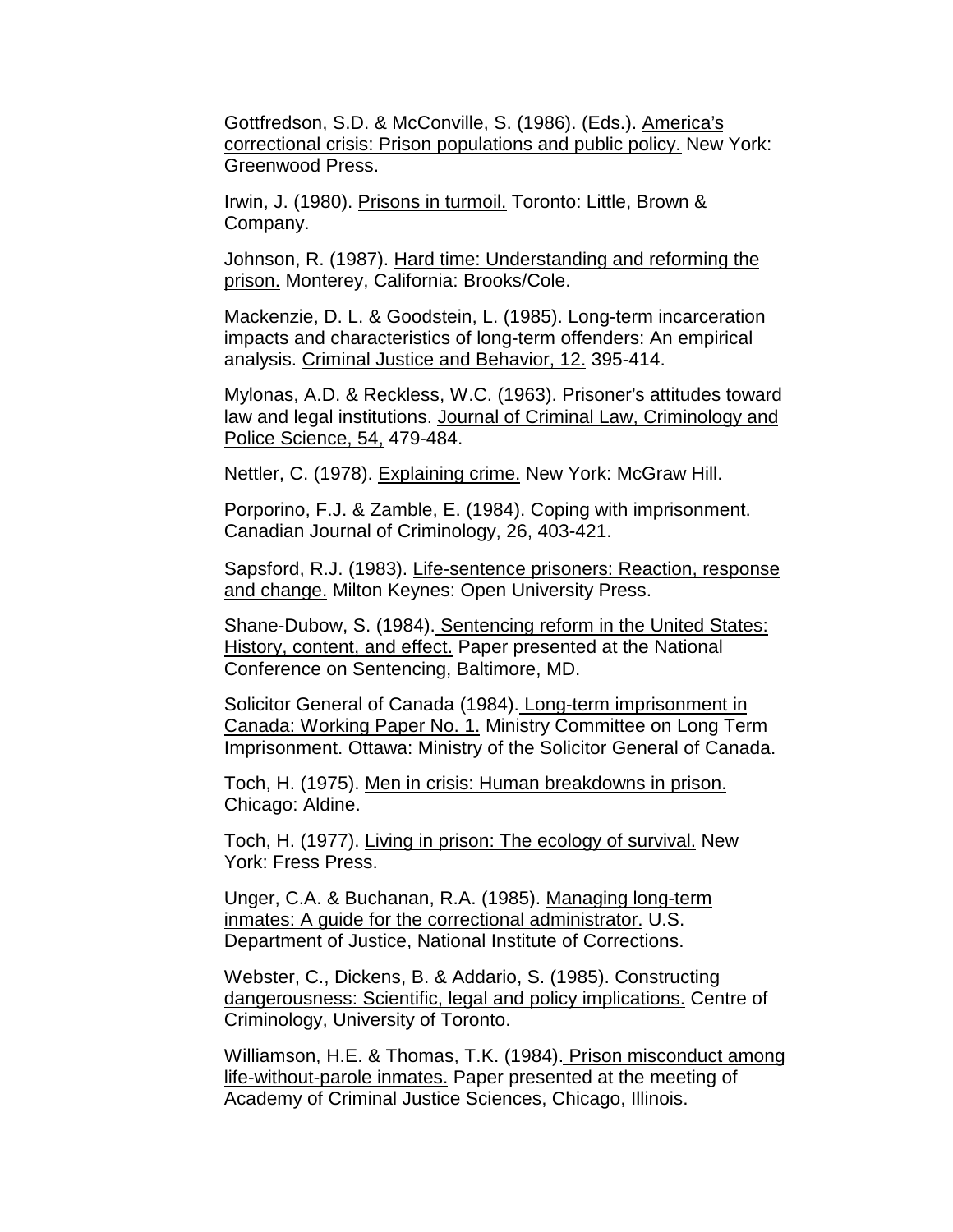Zamble, E. & Porporino, F.J. (1988). Coping, behavior, and adaptation in prison inmates. N.Y.: Springer-Verlag.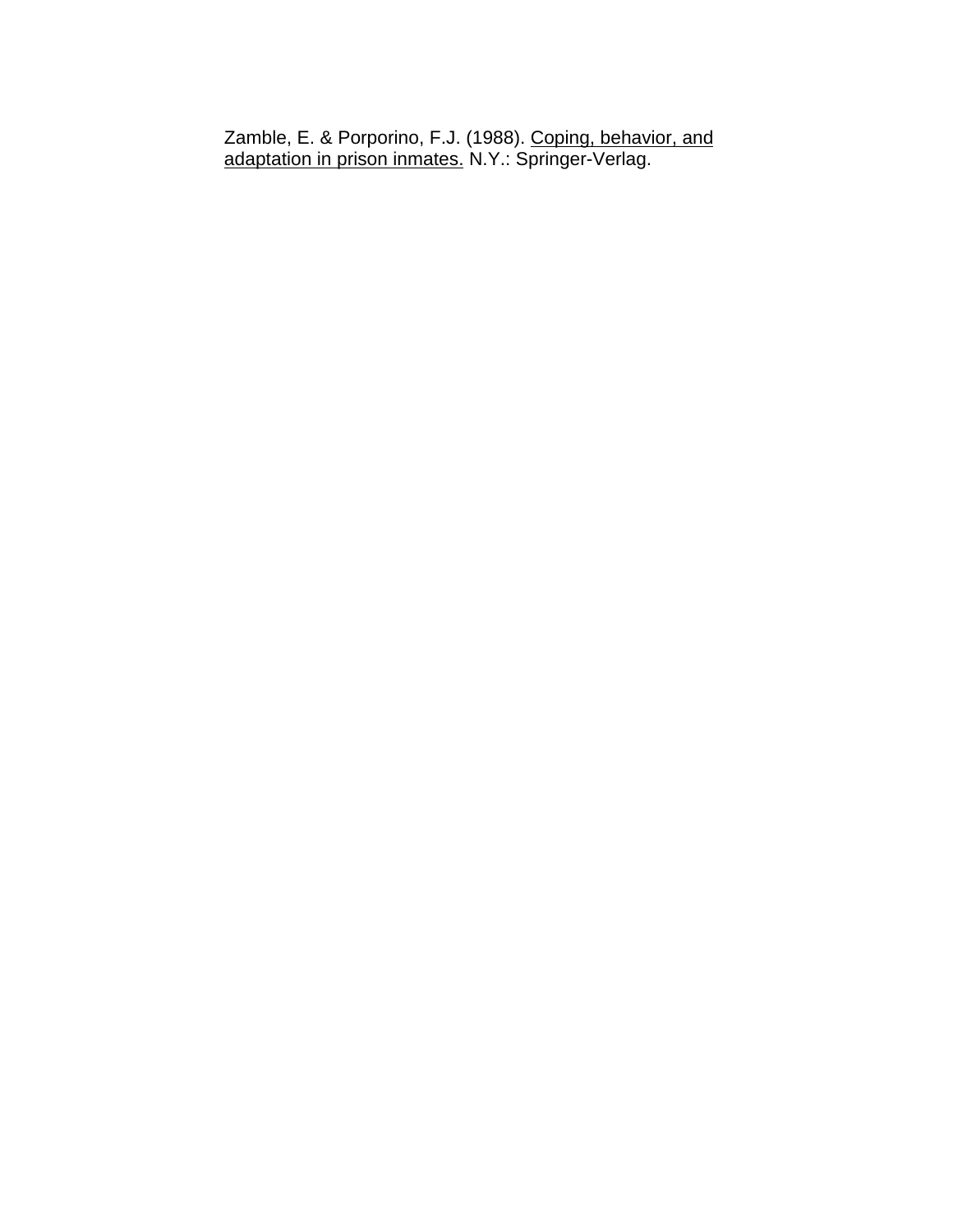### **Endnotes**

 $1$  The sample was made up of a random selection of life-sentence admissions for first or second degree murder between 1976 and 1986 ( $n = 190$  first degree and 591 second degree).

 $2$  A description of the rationale, methodology, and data collection instruments for this research is available from the Research Branch, Correctional Service of Canada.

 $^3$  Categorization was based on a self-report measure of attitudes towards the law (10 items), attitudes towards the courts (8 items), and attitudes towards the police (7 items). For each sentence phase, offenders scoring above the mean were designated as prosocial and these scoring below the mean as pro-criminal.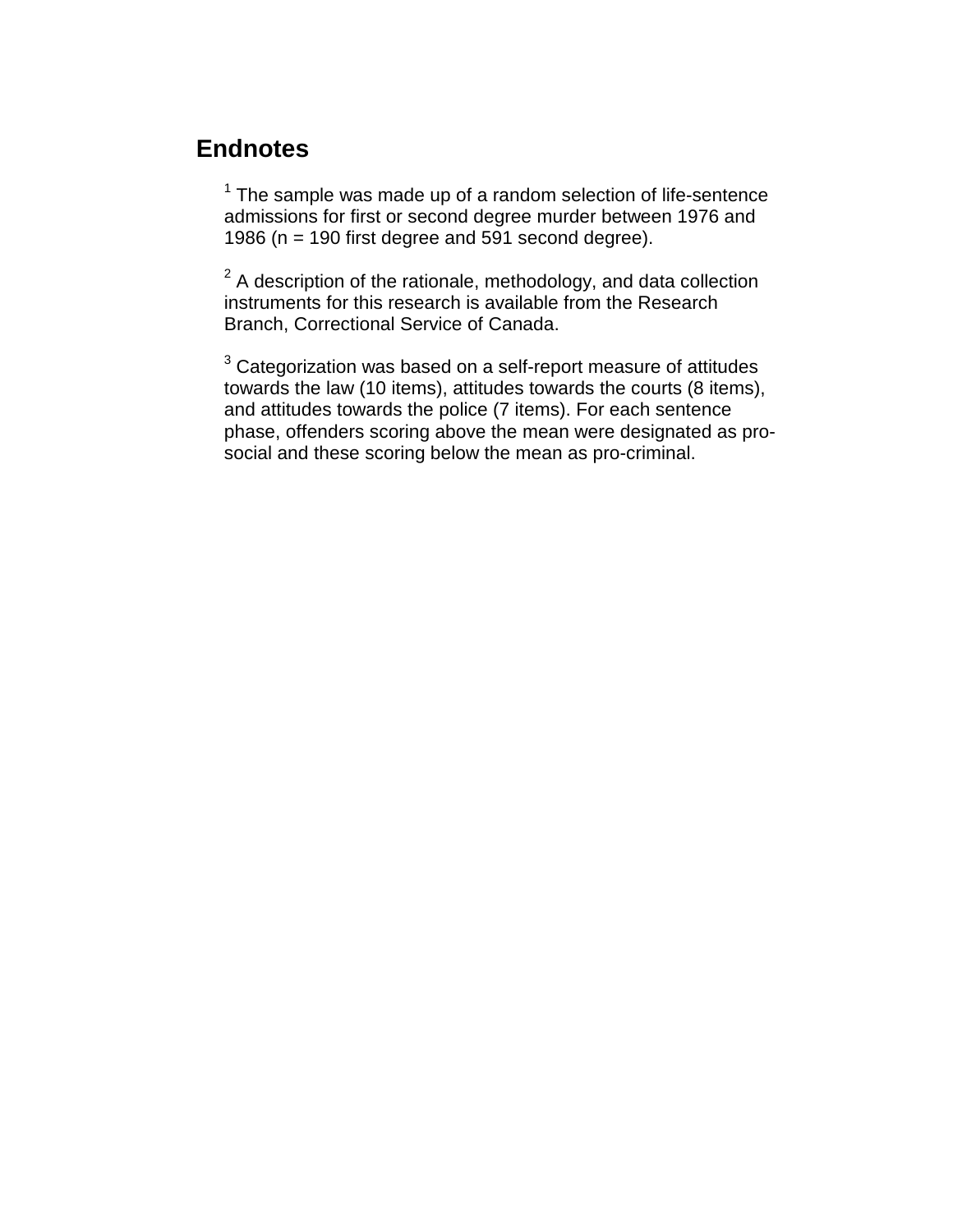## **Appendix**

#### **Table 1**

Changes In Security Level Of Homicide Offenders By Legal Sub-Category

|                             | ⊿ St   | $\lambda$ nd |
|-----------------------------|--------|--------------|
|                             | Degree | Degree       |
| Same level maintained       | 74.7   | <u>45.0</u>  |
| Upward change(s) only       | 6.8    | 2.7          |
| Downward change(s) only     | 13.2   | <u>33.5</u>  |
| Upward and downward changes | 5.3    | 18.8         |

#### **Table 2**

Involvement In Violent Institutional Incidents For Life-Sentence Offenders Classified By Prior Federal Experience And Sentence Phase

| Sentence Phase (Time served)  |           |               |         |  |
|-------------------------------|-----------|---------------|---------|--|
| Type of Involvement           | Early     | <b>Middle</b> | Late    |  |
|                               | $(n=519)$ | (n= 446)      | (n=261) |  |
| Instigator / Agressor         |           |               |         |  |
| <b>Prior Federal</b>          | 29.2%     | 59.0%         | 70.0%   |  |
| No prior Federal              | 16.0%     | 33.7%         | 5.4%    |  |
| Escape / Attempted Escape     |           |               |         |  |
| <b>Prior Federal</b>          | 7.0%      | 35.3%         | 52.8%   |  |
| No prior Federal              | 2.4%      | 19.5%         | 28.7%   |  |
| Victim                        |           |               |         |  |
| <b>Prior Federal</b>          | 5.3%      | 17.2%         | 18.5%   |  |
| No prior Federal              | 7.1%      | 15.4%         | 15.7%   |  |
| <b>Self-Directed Violence</b> |           |               |         |  |
| <b>Prior Federal</b>          | 9.6%      | 15.5%         | 14.2%   |  |
| No prior Federal              | 4.4%      | 9.3%          | 12.0%   |  |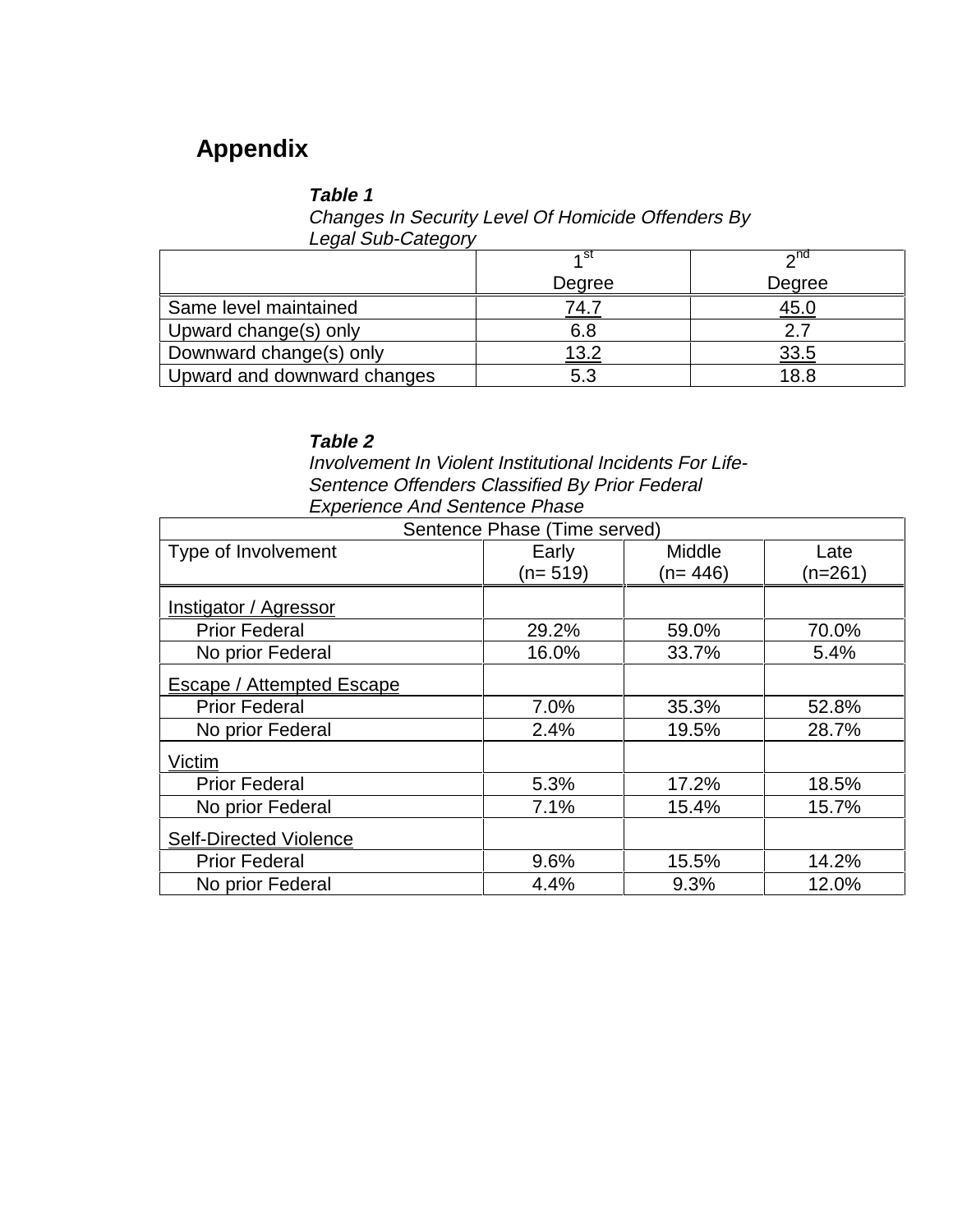#### **Table 3**

Correlations Between Pro-Criminal Attitudes And Prison Adjustment Factors For Life-Sentence Offenders Classified By Sentence Phase

| Sentence Phase (Time Served)           |            |            |            |  |  |
|----------------------------------------|------------|------------|------------|--|--|
| <b>Prison Adjustment Factors</b>       | Early      | Middle     | Late       |  |  |
|                                        | (n= 48)    | $(n=55)$   | (n=50)     |  |  |
| Depressed                              | 0.10       | $-0.05$    | $0.39^{3}$ |  |  |
| Tense / Uptight                        | $0.26^{1}$ | 0.06       | 0.10       |  |  |
| Angry / Mad                            | $0.36^{3}$ | 0.02       | 0.11       |  |  |
| <b>Bored</b>                           | 0.10       | 0.18       | $0.46^{3}$ |  |  |
| Harder to go to work                   | 0.20       | $0.28^{2}$ | $0.39^{3}$ |  |  |
| Harder t get along with inmates        | 0.15       | $0.32^{2}$ | 0.03       |  |  |
| Harder to get along with staff         | 0.05       | 0.26       | 0.16       |  |  |
| Serious conflict with staff last month | 0.18       | $0.29^{2}$ | 0.00       |  |  |

1 p<0.10 2 p< 0.05 3 p< 0.001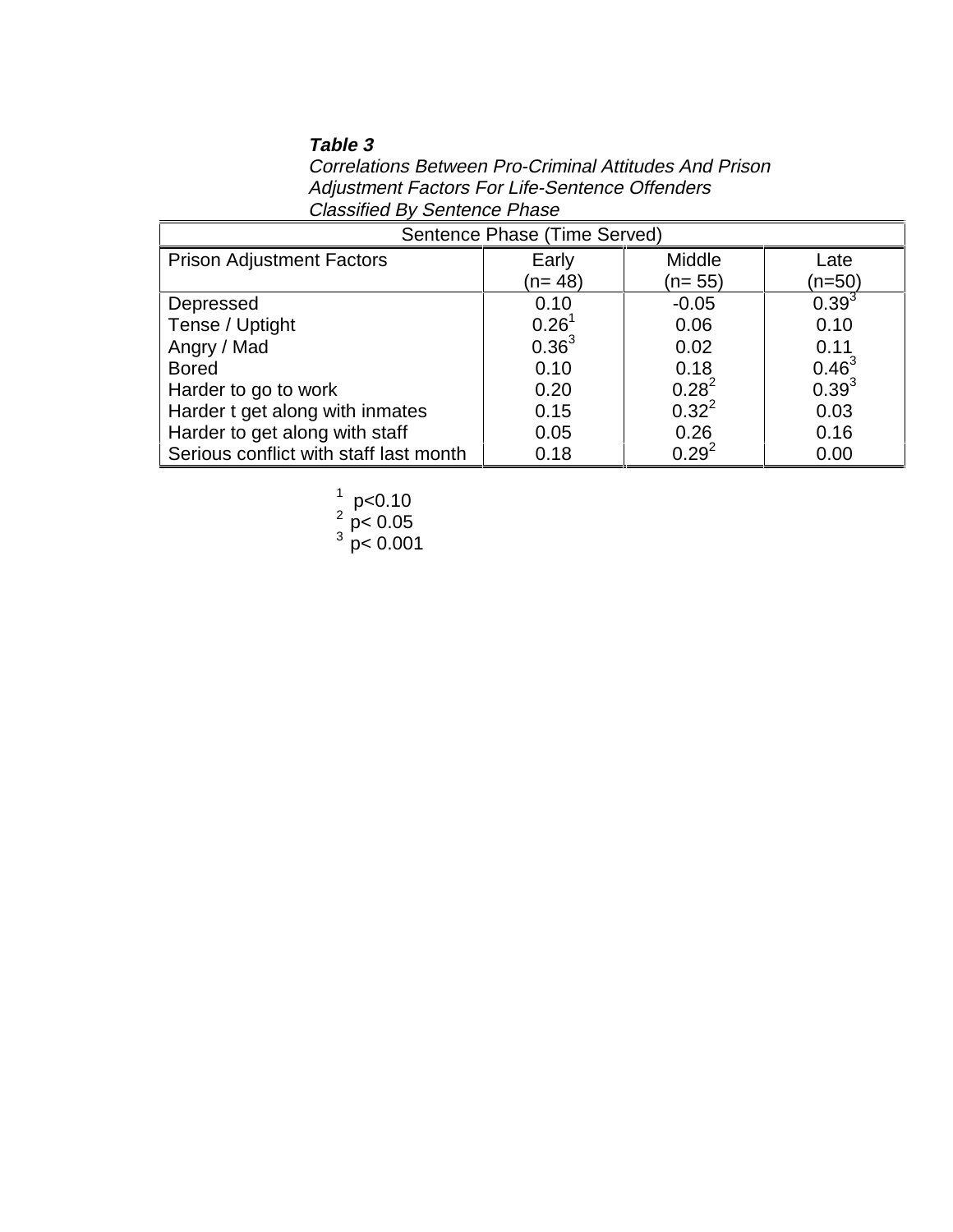**Figure 1** Security Levels Of Homicide Offenders By Legal Sub-**Category** 



**Figure 2** Privacy Needs For Stages Of Incarceration